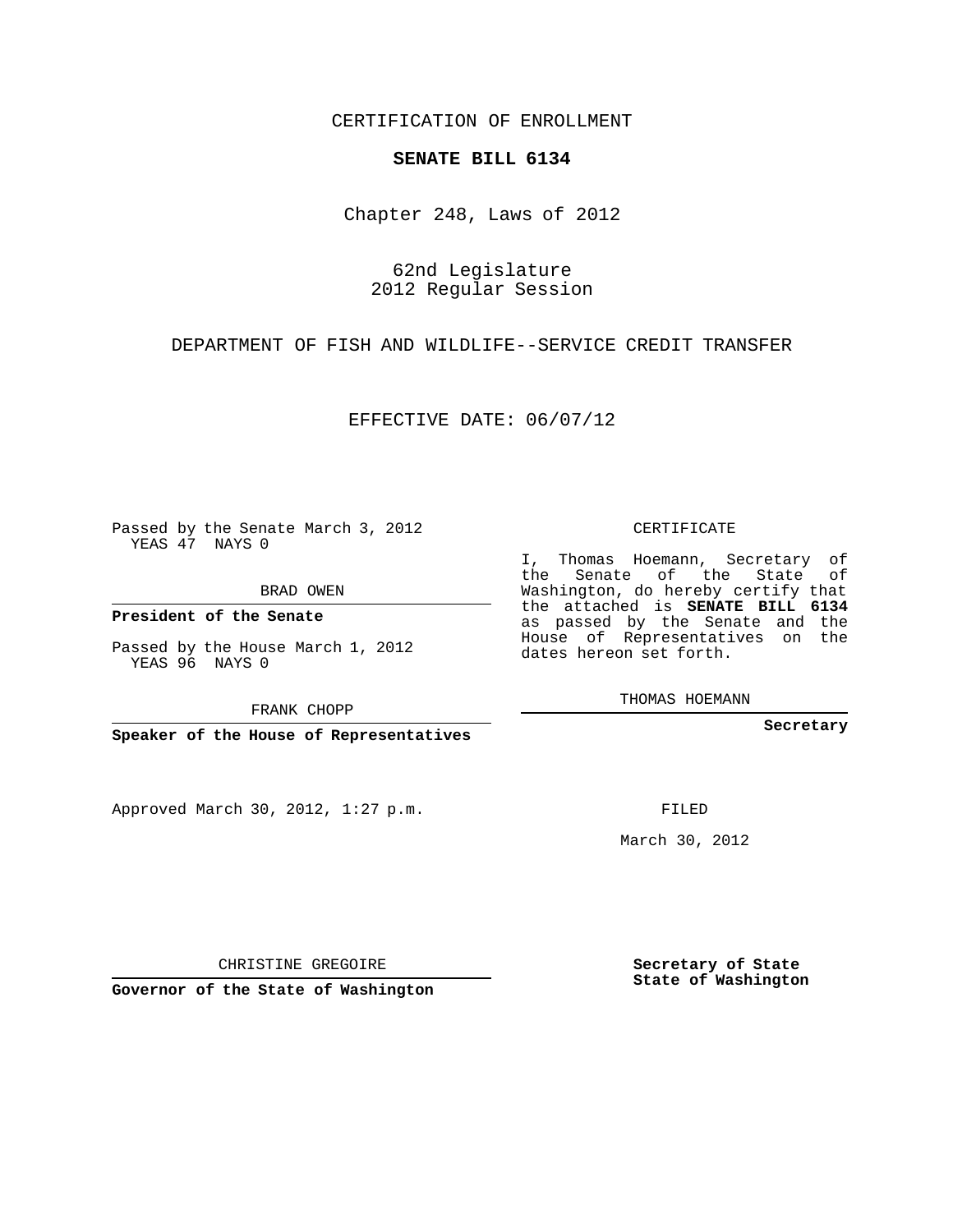## **SENATE BILL 6134** \_\_\_\_\_\_\_\_\_\_\_\_\_\_\_\_\_\_\_\_\_\_\_\_\_\_\_\_\_\_\_\_\_\_\_\_\_\_\_\_\_\_\_\_\_

\_\_\_\_\_\_\_\_\_\_\_\_\_\_\_\_\_\_\_\_\_\_\_\_\_\_\_\_\_\_\_\_\_\_\_\_\_\_\_\_\_\_\_\_\_

AS AMENDED BY THE HOUSE

Passed Legislature - 2012 Regular Session

| State of Washington | 62nd Legislature                                | 2012 Regular Session |
|---------------------|-------------------------------------------------|----------------------|
|                     | By Senators Delvin, Conway, Sheldon, and Hewitt |                      |

Read first time 01/12/12. Referred to Committee on Ways & Means.

 AN ACT Relating to allowing department of fish and wildlife enforcement officers to transfer service credit; and amending RCW 41.26.435.

BE IT ENACTED BY THE LEGISLATURE OF THE STATE OF WASHINGTON:

 **Sec. 1.** RCW 41.26.435 and 2009 c 157 s 1 are each amended to read as follows:

 (1) A member of plan 2 who was a member of the public employees' retirement system plan 2 or plan 3 while employed as an enforcement officer for the department of fish and wildlife has the option to make an election no later than December 31, 2009, filed in writing with the department of retirement systems, to transfer all service credit previously earned as an enforcement officer in the public employees' retirement system plan 2 or plan 3 to the law enforcement officers' and firefighters' retirement system plan 2. Service credit that a member elects to transfer from the public employees' retirement system to the law enforcement officers' and firefighters' retirement system under 17 this section shall be transferred no earlier than June 30, ((2014)) 2012, and only after the member completes payment as provided in subsection (2) of this section.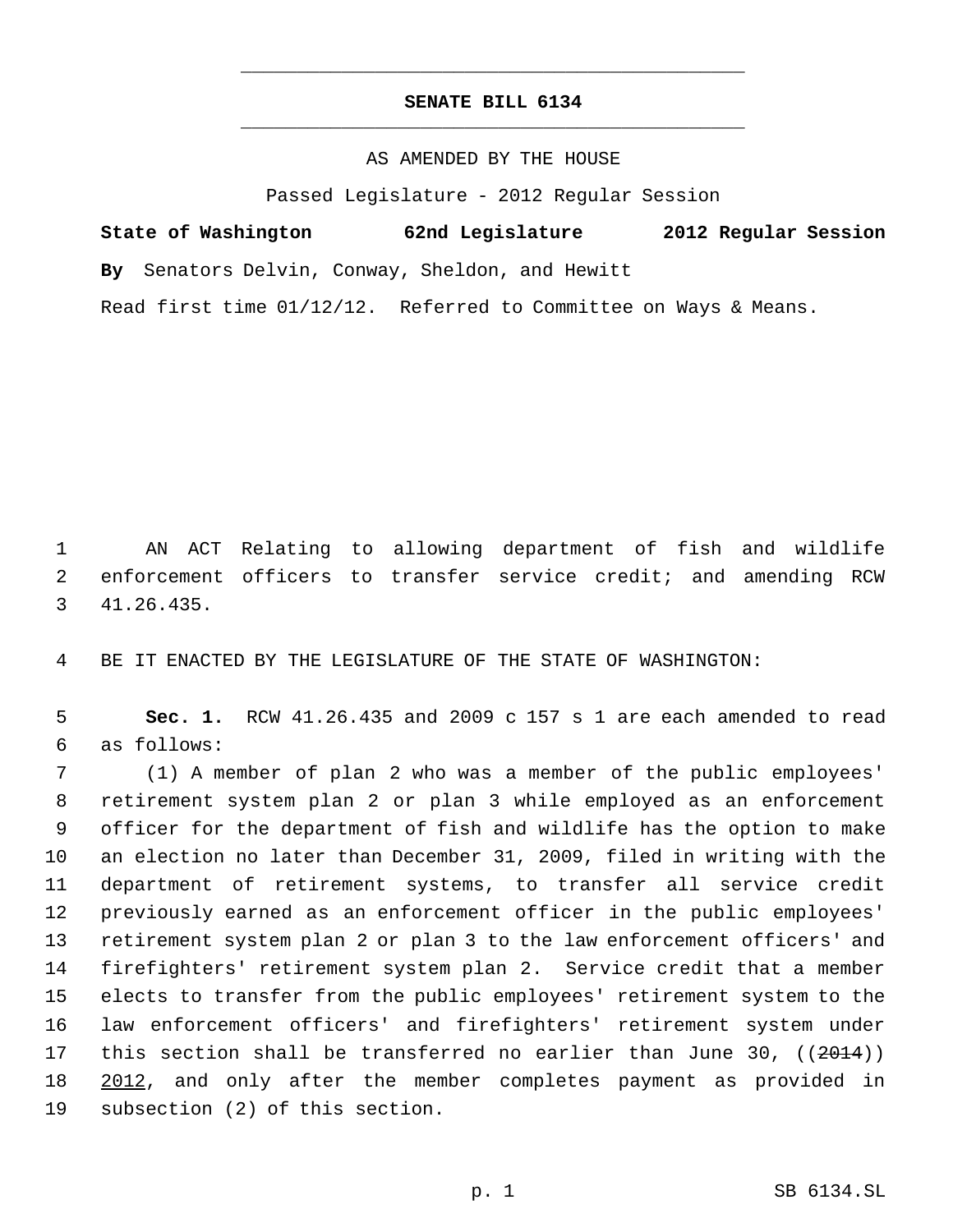(2)(a) A member who elects to transfer service credit under subsection (1) of this section shall make the payments required by this subsection prior to having service credit earned as an enforcement officer with the department of fish and wildlife under the public employees' retirement system plan 2 or plan 3 transferred to the law enforcement officers' and firefighters' retirement system plan 2.

 (b) A member who elects to transfer service credit from the public employees' retirement system plan 2 under this subsection shall pay, for the applicable period of service, the difference between the contributions the employee paid to the public employees' retirement system plan 2 and the contributions that would have been paid by the employee had the employee been a member of the law enforcement officers' and firefighters' retirement system plan 2, plus interest on this difference as determined by the director. This payment must be made no later than June 30, 2014, and must be made prior to retirement.

 (c) A member who elects to transfer service credit from the public employees' retirement system plan 3 under this subsection shall transfer to the law enforcement officers' and firefighters' retirement system plan 2, for the applicable period of service, the full balance of the member's defined contribution account within plan 3 as of the effective date of the transfer. At no time will the member pay, for the applicable period of service, a sum less than the contributions that would have been paid by the employee had the employee been a member of the law enforcement officers' and firefighters' retirement system plan 2, plus interest as determined by the director. This transfer and any additional payment, if necessary, must be made no later than June 30, 2014, and must be made prior to retirement.

 (d) Upon completion of the payment required in (b) of this subsection, the department shall transfer from the public employees' retirement system to the law enforcement officers' and firefighters' retirement system plan 2: (i) All of the employee's applicable accumulated contributions plus interest and all of the applicable employer contributions plus interest; and (ii) all applicable months of 34 service, as defined in RCW  $41.26.030((+14))$   $(28)(b)$ , credited to the employee under this chapter for service as an enforcement officer with the department of fish and wildlife as though that service was rendered as a member of the law enforcement officers' and firefighters' retirement system plan 2.